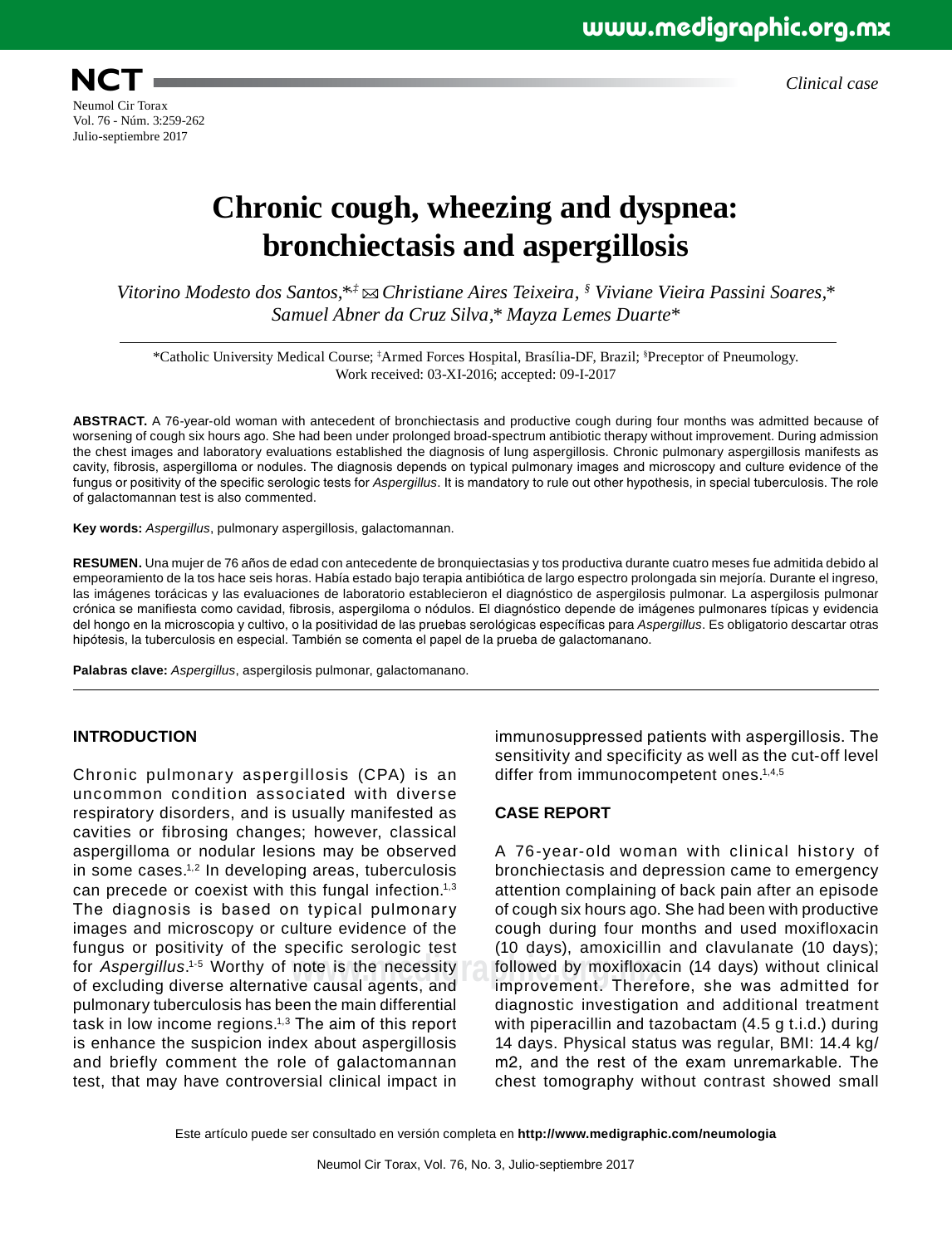

### **Figure 1.**

Chest CT without contrast showing small scattered nodules up to 0.8 x 0.7 cm with attenuation of soft tissue on the left posterior basal segment; bilateral ground-glass opacity and tree-in-bud images; and multiple bronchiectasis that are more evident in both bases.

**Table 1.** Laboratory tests of a 76-year-old woman with chronic cough.

| Parameters (normal ranges)                              | D1       | D <sub>2</sub> | D4   | D <sub>6</sub> | D <sub>14</sub> |
|---------------------------------------------------------|----------|----------------|------|----------------|-----------------|
| Red cells $(3.9-5.1 \times 10^6/\text{mm}^3)$           | 5.29     | 5.42           | 4.9  | 5.03           | 5.30            |
| Hemoglobin (11.7-15.7 g/dL)                             | 12.5     | 12.0           | 11.4 | 11.2           | 12.3            |
| Hematocrit (35-47%)                                     | 39.1     | 41.8           | 36.5 | 37.4           | 39.6            |
| Leukocytes $(4-10 \times 10^3/\text{mm}^3)$             | 15.23    | 6.79           | 9.76 | 8.34           | 5.87            |
| Neutrophils (40-70%)                                    | 73       | 67             | 65   | 65             | 48              |
| Eosinophils $(300/mm3)$                                 | $\Omega$ | 136            | 488  | 500            | 588             |
| Platelets (140-450 x 10 <sup>3</sup> /mm <sup>3</sup> ) | 280      | 226            | 249  | 224            | 293             |
| ESR $(< 20$ mm/h)                                       |          | 83             |      |                | 86              |
| CR protein $(< 0.5$ mg/dL)                              | 1.0      | 5.3            |      | 3.5            | 0.5             |
| Sodium (136-145 mmol/L)                                 | 139      | 140            | 141  | 137            | 142             |
| Potassium (3.5-5.1 mmol/L)                              | 5.0      | 3.9            | 4.9  | 4.2            | 4.9             |
| Urea (16.6-48.5 mg/dL)                                  | 57.6     | 29.6           | 24.5 | 20.3           | 33.2            |
| Creatinine (0.5-0.9 mg/dL)                              | 0.8      | 0.7            | 0.7  | 0.7            | 0.8             |

D: day of hospitalization (admission on Dec 28<sup>th</sup> and discharge on Jan 11<sup>th</sup>); ESR: erythrocyte sedimentation rate; CR protein: C-reactive protein.

and asperginosis were then hypothesized. Routine and anti-<del>ri</del>fvitiest was hega<br>laboratory determinations were unremarkable, and mormal; and CA-19.9 scattered nodules with attenuation of soft tissue, the most conspicuous (0.8 x 0.7 cm) on the left posterior basal segment; bilateral ground-glass opacity and tree-in-bud images; and multiple bronchiectasis more evident in both bases (figure 1). Tuberculosis and aspergillosis were then hypothesized. Routine except for neutrophilic leukocytosis, and moderate elevation of urea and of C-reactive protein levels (table 1). Repeated bacilloscopy and cultures for *M. tuberculosis* in samples of bronchoalveolar lavages resulted negative; PCR for *M. tuberculosis* was also negative. Mycological evaluations of bronchoalveolar samples were negative, but ELISA

test for *Aspergillus* antigen (galactomannan) was positive  $0.7$  (limit:  $< 0.5$  index). The initial galatomannan test was performed during the use of piperacillin and tazobactam; however, the control test was negative with course of itraconazole. The anti-HIV test was negative. CA 125 and CEA were normal; and CA-19.9 was elevated 49.84 (< 34), but the evaluation of pancreatic and hepatobiliary areas ruled out malignancy. She underwent oral itraconazole and became symptomless, being referred to outpatient follow-up at Pneumology service. Furthermore, the study of image done to evaluate the response to the antifungal agents showed significant decrease in the nodes and in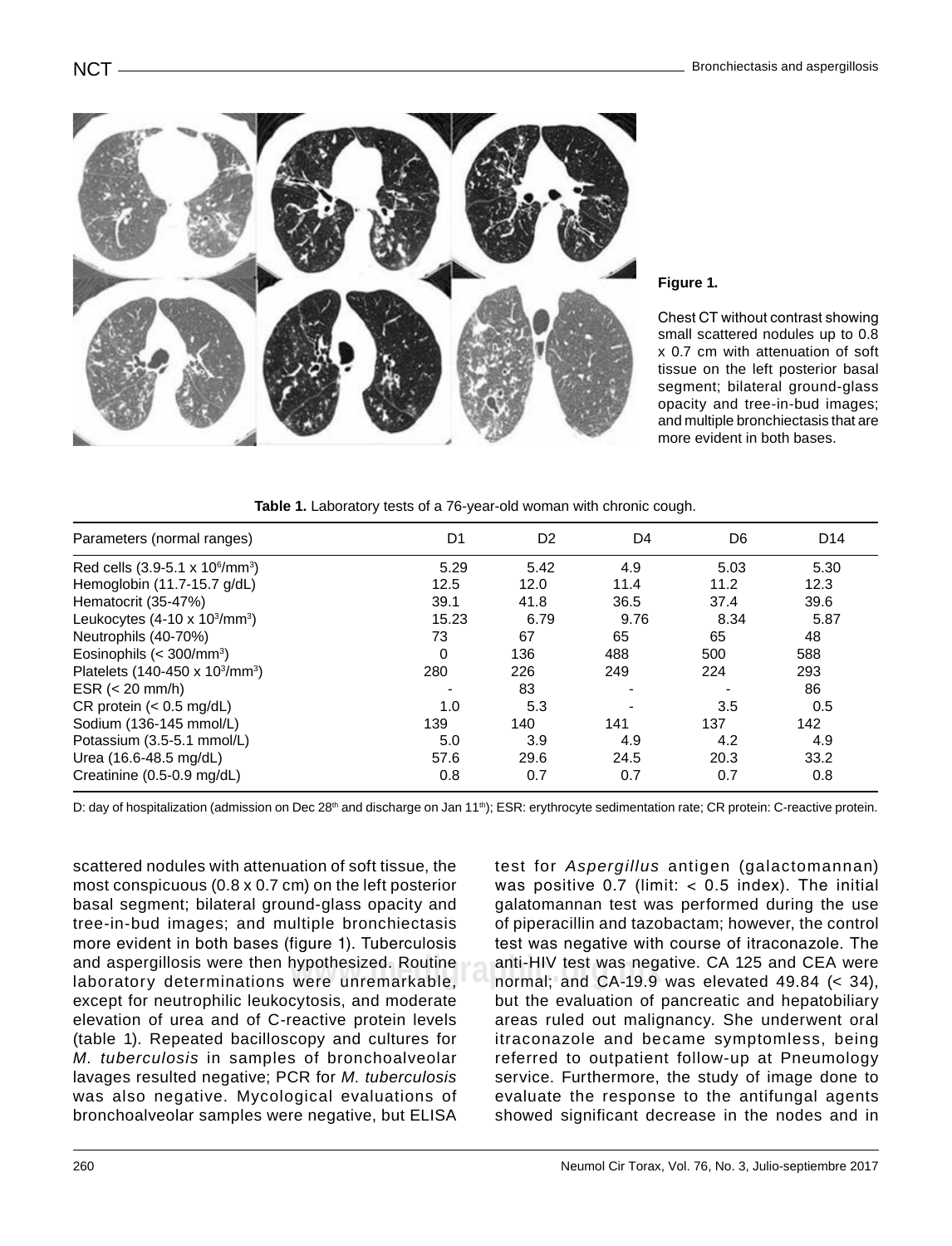the ground glass changes initially observed. This evidence was also considered consistent with the diagnosis of probable aspergillosis.

## **Discussi on**

species of *Aspergillus*, anti-*Aspergillus* antibodies, and all Denning DW, Cadra<br>concomitant administration of some antibiotics, and all Denning DW, Cadra Invasive aspergillosis, CPA, allergic bronchopulmonary aspergillosis and aspergilloma are clinical features of fungal infections caused by agents of the genus *Aspergillus*. 1-4 Invasive aspergillosis is often late diagnosed and associated with high mortality rate, and pulmonary foci represent the major primary origin of widespread infections.<sup>1,2,5</sup> Since 2002, the incidence of invasive pulmonary aspergillosis has growing, at least partially due to the increased utilization of the galactomannan test for diagnosis.4,5 Clinical diagnosis of aspergillosis is often challenging and depends on complementary tools. In the patient herein described, the diagnosis of CPA was established with some delay because of non-specific manifestations.4,5 here attributed to bronchiectasis sequels. Moreover, the long standing course of cough, dyspnea and wheezing in association with blood eosinophilia might propitiate the mistaken diagnosis of bronchial asthma episodes. Allergic bronchopulmonary aspergillosis can affect asthmatic people causing bronchiectasis. The hypothesis was considered, but *Aspergillus* was not found in bronchoalveolar lavages, nor was central bronchiectasis in absence of cystic fibrosis found in the present case study. A major concern was *Aspergillus*-induced asthma, but the episodes were mild, with short duration and moderate eosinophilia, and the patient never utilized corticosteroids for control. Accordingly with the literature about aspergillosis, the eosinophil count, erythrocyte sedimentation rate, and C-reactive protein levels were higher than normal range.<sup>1-3</sup> The positive ELISA galactomannan serum test for *Aspergillus* (0.7) was considered significant. Galactomannan is a heat-stable hetero polysaccharide released during hyphal growth, and ELISA has higher sensitivity and earlier positivity than latex agglutination method. The test has variable sensitivity (29-100%) and both false-negative or false-positive results have been described. These are related to the species of *Aspergillus*, anti-*Aspergillus* antibodies, cross-reactivity with *Fusarium sp*., *Alternaria sp*., and *Mucor sp*. 4,5 False positivity may occur in patients using piperacillin/tazobactam or amoxicillin/clavulanate (up to six days) or calcium gluconate (up to 48 hrs) before to collections. Microorganisms were not found in bronchoalveolar lavages, and the use of amoxicillin had stopped 14 days before the collection of samples

for the exams. The initial collection of sample for the galactomannan test was done during the use of piperacillin and tazobactam; but false-positive tests are lower than 0.5 and the control test after itraconazole was negative. So, the possibility of false-positive test due to the antibiotic use was considered ruled out. The older patient was immunocompetent but had chronic cough due to bronchiectasis. The main initial concerns were about pulmonary tuberculosis or other fungal infection. Microorganisms were not shown by microscopy or culture of bronchoalveolar lavages; but clinical, imaging and laboratory data were consistent with diagnosis of chronic pulmonary aspergillosis that was successfully treated by itraconazole.

### **Conclusi ons**

Older immunocompetent individuals with chronic cough due to chronic pulmonary disorders are common in developing regions, and unsuspected aspergillosis may occur. The major concern is about the hypothesis of tuberculosis, due to its higher prevalence. Nonspecific clinical and imaging manifestations have contributed to diagnostic pitfalls. In this setting, one must take on account the practical usefulness of galactomannan test to confirm diagnosis. The best routine procedure should be concomitantly performing the test in bronchoalveolar aspirate and serum samples; however, this was not done in the woman herein described. Without piperacillin/tazobactam use, the galactomannan test of control was negative after three weeks of the antifungal schedule. It is worth noting that the images of control showed improvement of the pulmonary changes, consistent with diagnosis of probable aspergillosis. Case reports may enhance the suspicion index about less common pulmonary conditions, contributing to establishment of early diagnosis and the early beginning of proper treatment.

**Disclosure of potential conflicts of interest:** The author had full freedom of manuscript preparation and there were no potential conflicts of interest.

#### **References**

- 1. Denning DW, Cadranel J, Beigelman-Aubry C, *et al*; European Society for Clinical Microbiology and Infectious Diseases and European Respiratory Society. *Chronic pulmonary aspergillosis: rationale and clinical guidelines for diagnosis and management*. Eur Respir J 2016;47:45-68. doi: 10.1183/13993003.00583-2015.
- 2. Dos Santos VM, da Trindade MC, de Souza DW, de Menezes AI, Oguma PM, Nascimento AL. *A 76-year-old man with a right lung adenocarcinoma and invasive*